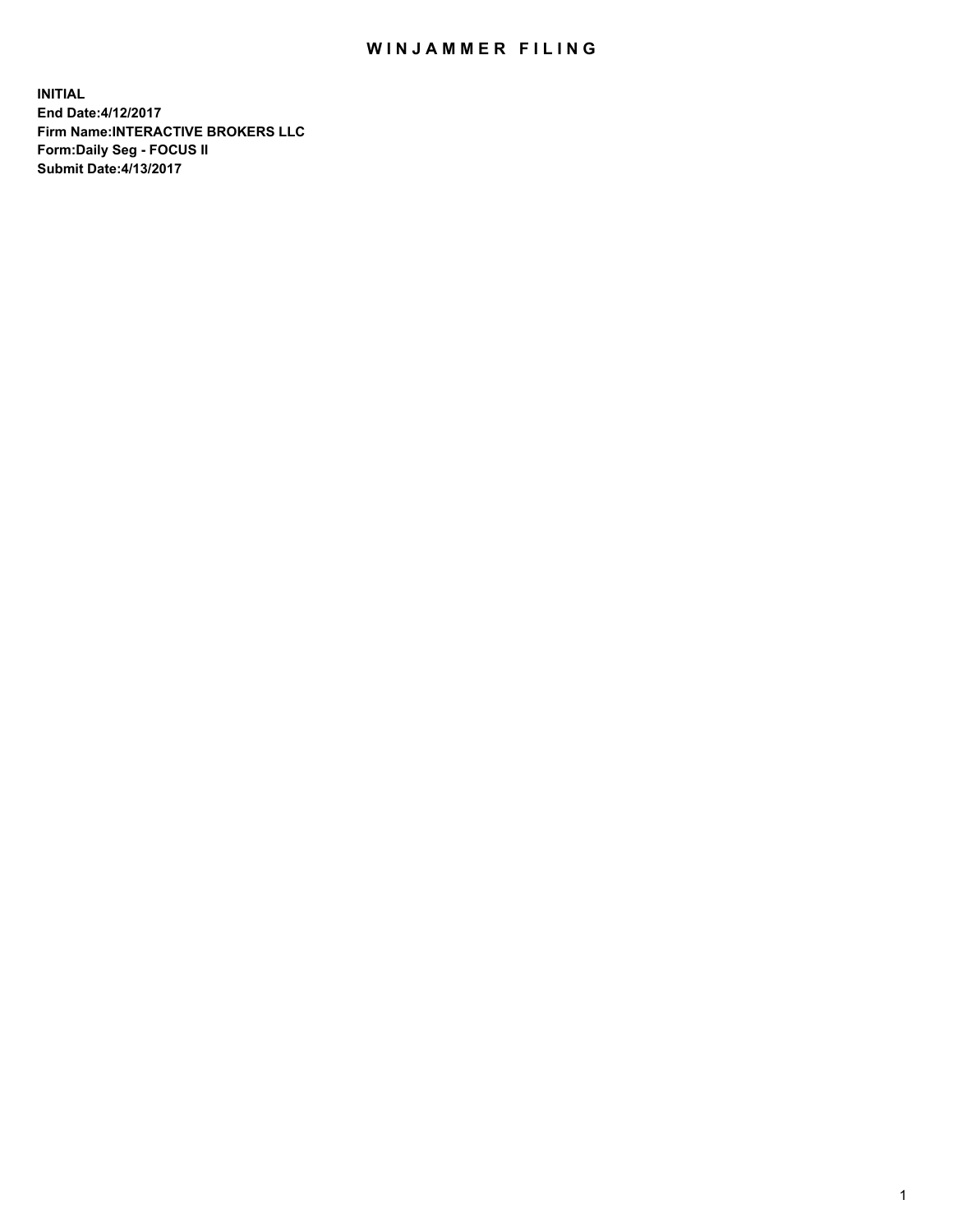## **INITIAL End Date:4/12/2017 Firm Name:INTERACTIVE BROKERS LLC Form:Daily Seg - FOCUS II Submit Date:4/13/2017 Daily Segregation - Cover Page**

| Name of Company<br><b>Contact Name</b><br><b>Contact Phone Number</b><br><b>Contact Email Address</b>                                                                                                                                                                                                                          | <b>INTERACTIVE BROKERS LLC</b><br><b>James Menicucci</b><br>203-618-8085<br>jmenicucci@interactivebrokers.c<br>om |
|--------------------------------------------------------------------------------------------------------------------------------------------------------------------------------------------------------------------------------------------------------------------------------------------------------------------------------|-------------------------------------------------------------------------------------------------------------------|
| FCM's Customer Segregated Funds Residual Interest Target (choose one):<br>a. Minimum dollar amount: ; or<br>b. Minimum percentage of customer segregated funds required:% ; or<br>c. Dollar amount range between: and; or<br>d. Percentage range of customer segregated funds required between: % and %.                       | $\overline{\mathbf{0}}$<br>0<br>155,000,000 245,000,000<br>00                                                     |
| FCM's Customer Secured Amount Funds Residual Interest Target (choose one):<br>a. Minimum dollar amount: ; or<br>b. Minimum percentage of customer secured funds required:%; or<br>c. Dollar amount range between: and; or<br>d. Percentage range of customer secured funds required between: % and %.                          | $\overline{\mathbf{0}}$<br>0<br>80,000,000 120,000,000<br>00                                                      |
| FCM's Cleared Swaps Customer Collateral Residual Interest Target (choose one):<br>a. Minimum dollar amount: ; or<br>b. Minimum percentage of cleared swaps customer collateral required:% ; or<br>c. Dollar amount range between: and; or<br>d. Percentage range of cleared swaps customer collateral required between:% and%. | $\overline{\mathbf{0}}$<br>$\overline{\mathbf{0}}$<br>00<br>0 <sub>0</sub>                                        |

Attach supporting documents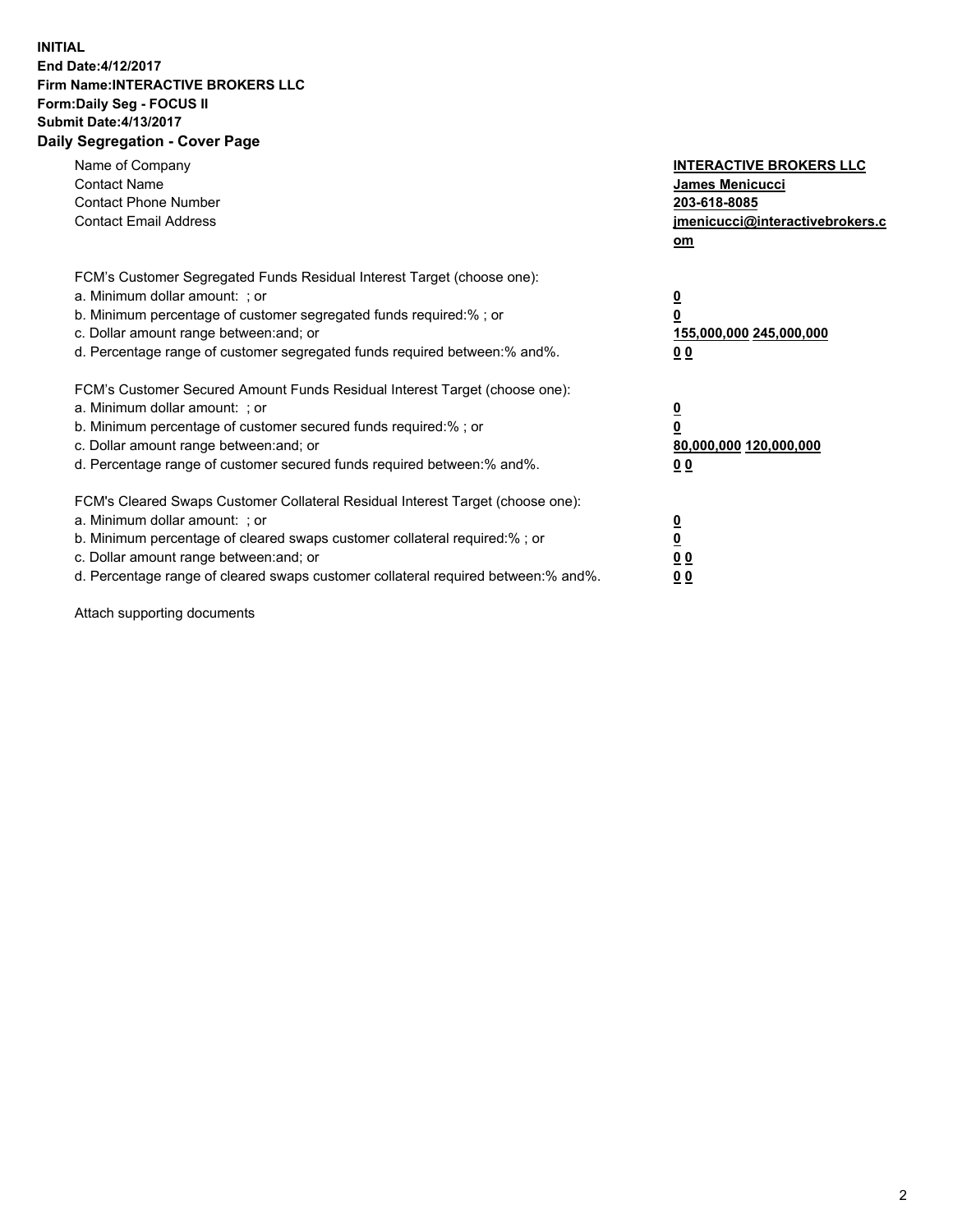## **INITIAL End Date:4/12/2017 Firm Name:INTERACTIVE BROKERS LLC Form:Daily Seg - FOCUS II Submit Date:4/13/2017 Daily Segregation - Secured Amounts**

|     | Daily Segregation - Secured Alliounts                                                       |                                         |
|-----|---------------------------------------------------------------------------------------------|-----------------------------------------|
|     | Foreign Futures and Foreign Options Secured Amounts                                         |                                         |
|     | Amount required to be set aside pursuant to law, rule or regulation of a foreign            | $0$ [7305]                              |
|     | government or a rule of a self-regulatory organization authorized thereunder                |                                         |
| 1.  | Net ledger balance - Foreign Futures and Foreign Option Trading - All Customers             |                                         |
|     | A. Cash                                                                                     | 389,699,409 [7315]                      |
|     | B. Securities (at market)                                                                   | $0$ [7317]                              |
| 2.  |                                                                                             |                                         |
| 3.  | Net unrealized profit (loss) in open futures contracts traded on a foreign board of trade   | -14,283,044 [7325]                      |
|     | Exchange traded options                                                                     |                                         |
|     | a. Market value of open option contracts purchased on a foreign board of trade              | 80,073 [7335]                           |
|     | b. Market value of open contracts granted (sold) on a foreign board of trade                | -28,582 [7337]                          |
| 4.  | Net equity (deficit) (add lines 1.2. and 3.)                                                | 375,467,856 [7345]                      |
| 5.  | Account liquidating to a deficit and account with a debit balances - gross amount           | 67,081 [7351]                           |
|     | Less: amount offset by customer owned securities                                            | 0 [7352] 67,081 [7354]                  |
| 6.  | Amount required to be set aside as the secured amount - Net Liquidating Equity              | 375,534,937 [7355]                      |
|     | Method (add lines 4 and 5)                                                                  |                                         |
| 7.  | Greater of amount required to be set aside pursuant to foreign jurisdiction (above) or line | 375,534,937 [7360]                      |
|     | 6.                                                                                          |                                         |
|     | FUNDS DEPOSITED IN SEPARATE REGULATION 30.7 ACCOUNTS                                        |                                         |
| 1.  | Cash in banks                                                                               |                                         |
|     | A. Banks located in the United States                                                       | $0$ [7500]                              |
|     | B. Other banks qualified under Regulation 30.7                                              | 0 [7520] 0 [7530]                       |
| 2.  | Securities                                                                                  |                                         |
|     | A. In safekeeping with banks located in the United States                                   | 414,317,625 [7540]                      |
|     | B. In safekeeping with other banks qualified under Regulation 30.7                          | 0 [7560] 414,317,625 [7570]             |
| 3.  | Equities with registered futures commission merchants                                       |                                         |
|     | A. Cash                                                                                     | $0$ [7580]                              |
|     | <b>B.</b> Securities                                                                        | $0$ [7590]                              |
|     | C. Unrealized gain (loss) on open futures contracts                                         | $0$ [7600]                              |
|     | D. Value of long option contracts                                                           | $0$ [7610]                              |
|     | E. Value of short option contracts                                                          | 0 [7615] 0 [7620]                       |
| 4.  | Amounts held by clearing organizations of foreign boards of trade                           |                                         |
|     | A. Cash                                                                                     | $0$ [7640]                              |
|     | <b>B.</b> Securities                                                                        |                                         |
|     |                                                                                             | $0$ [7650]                              |
|     | C. Amount due to (from) clearing organization - daily variation                             | $0$ [7660]                              |
|     | D. Value of long option contracts                                                           | $0$ [7670]                              |
|     | E. Value of short option contracts                                                          | 0 [7675] 0 [7680]                       |
| 5.  | Amounts held by members of foreign boards of trade                                          |                                         |
|     | A. Cash                                                                                     | 84,575,022 [7700]                       |
|     | <b>B.</b> Securities                                                                        | $0$ [7710]                              |
|     | C. Unrealized gain (loss) on open futures contracts                                         | -9,254,325 [7720]                       |
|     | D. Value of long option contracts                                                           | 80,073 [7730]                           |
|     | E. Value of short option contracts                                                          | <u>-28,582</u> [7735] 75,372,188 [7740] |
| 6.  | Amounts with other depositories designated by a foreign board of trade                      | 0 [7760]                                |
| 7.  | Segregated funds on hand                                                                    | $0$ [7765]                              |
| 8.  | Total funds in separate section 30.7 accounts                                               | 489,689,813 [7770]                      |
| 9.  | Excess (deficiency) Set Aside for Secured Amount (subtract line 7 Secured Statement         | 114,154,876 [7380]                      |
|     | Page 1 from Line 8)                                                                         |                                         |
| 10. | Management Target Amount for Excess funds in separate section 30.7 accounts                 | 80,000,000 [7780]                       |
| 11. | Excess (deficiency) funds in separate 30.7 accounts over (under) Management Target          | 34,154,876 [7785]                       |
|     |                                                                                             |                                         |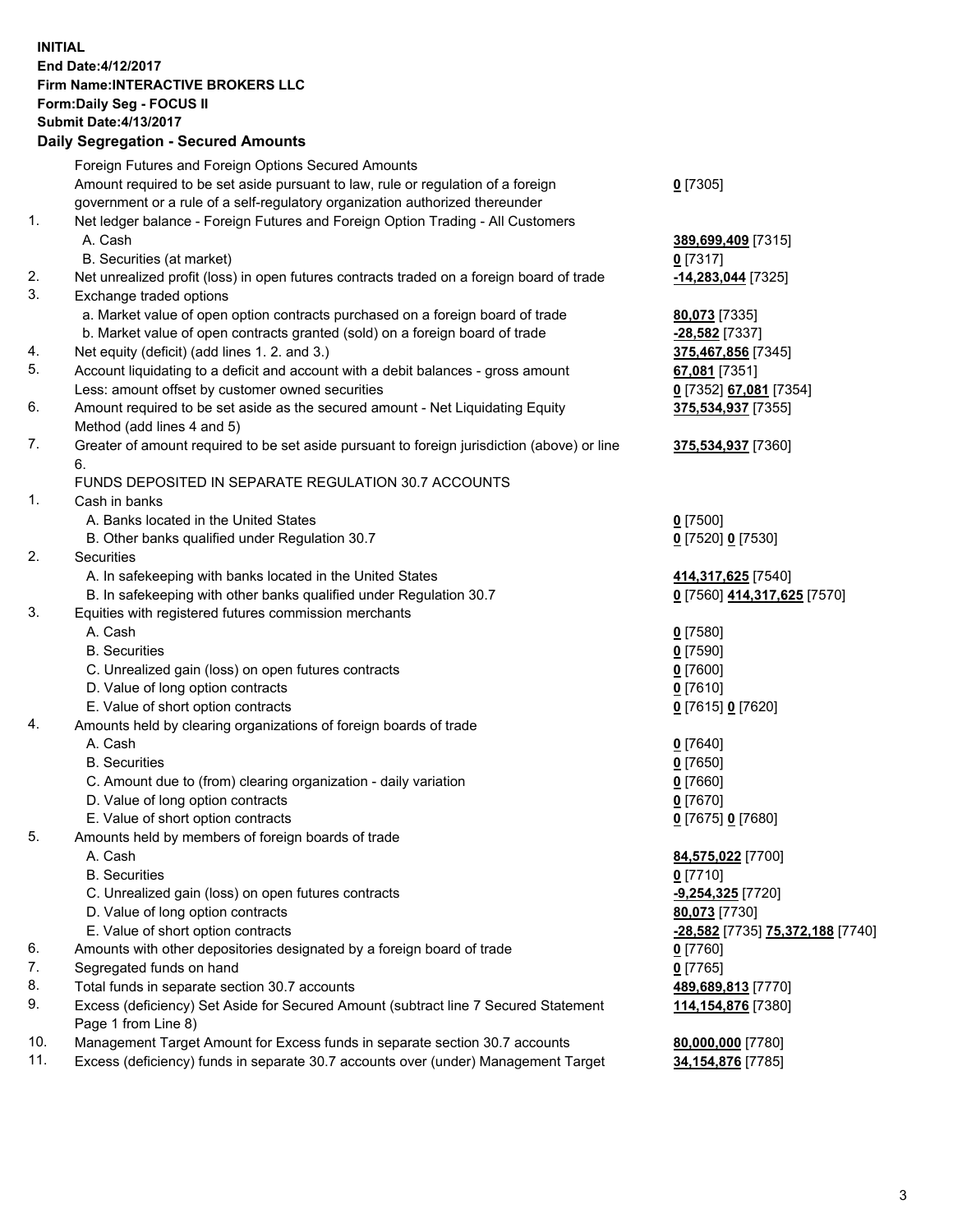**INITIAL End Date:4/12/2017 Firm Name:INTERACTIVE BROKERS LLC Form:Daily Seg - FOCUS II Submit Date:4/13/2017 Daily Segregation - Segregation Statement** SEGREGATION REQUIREMENTS(Section 4d(2) of the CEAct) 1. Net ledger balance A. Cash **3,432,083,996** [7010] B. Securities (at market) **0** [7020] 2. Net unrealized profit (loss) in open futures contracts traded on a contract market **4,293,401** [7030] 3. Exchange traded options A. Add market value of open option contracts purchased on a contract market **128,450,364** [7032] B. Deduct market value of open option contracts granted (sold) on a contract market **-233,834,559** [7033] 4. Net equity (deficit) (add lines 1, 2 and 3) **3,330,993,202** [7040] 5. Accounts liquidating to a deficit and accounts with debit balances - gross amount **139,845** [7045] Less: amount offset by customer securities **0** [7047] **139,845** [7050] 6. Amount required to be segregated (add lines 4 and 5) **3,331,133,047** [7060] FUNDS IN SEGREGATED ACCOUNTS 7. Deposited in segregated funds bank accounts A. Cash **96,821,127** [7070] B. Securities representing investments of customers' funds (at market) **2,174,433,435** [7080] C. Securities held for particular customers or option customers in lieu of cash (at market) **0** [7090] 8. Margins on deposit with derivatives clearing organizations of contract markets A. Cash **17,899,542** [7100] B. Securities representing investments of customers' funds (at market) **1,378,617,418** [7110] C. Securities held for particular customers or option customers in lieu of cash (at market) **0** [7120] 9. Net settlement from (to) derivatives clearing organizations of contract markets **11,547,400** [7130] 10. Exchange traded options A. Value of open long option contracts **128,462,379** [7132] B. Value of open short option contracts **-233,860,039** [7133] 11. Net equities with other FCMs A. Net liquidating equity **0** [7140] B. Securities representing investments of customers' funds (at market) **0** [7160] C. Securities held for particular customers or option customers in lieu of cash (at market) **0** [7170] 12. Segregated funds on hand **0** [7150] 13. Total amount in segregation (add lines 7 through 12) **3,573,921,262** [7180] 14. Excess (deficiency) funds in segregation (subtract line 6 from line 13) **242,788,215** [7190] 15. Management Target Amount for Excess funds in segregation **155,000,000** [7194] **87,788,215** [7198]

16. Excess (deficiency) funds in segregation over (under) Management Target Amount Excess